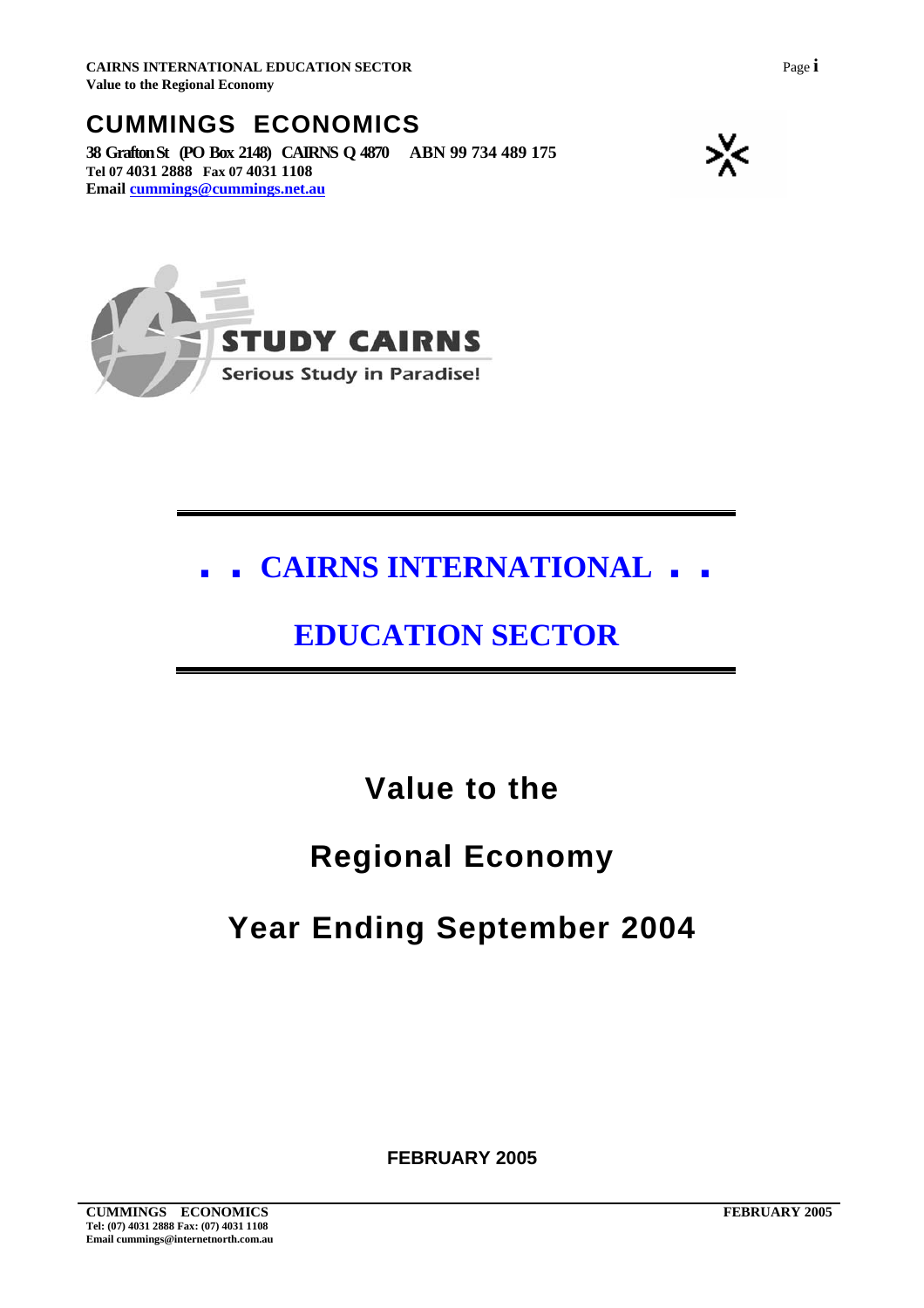# **. . Summary of Main Findings . .**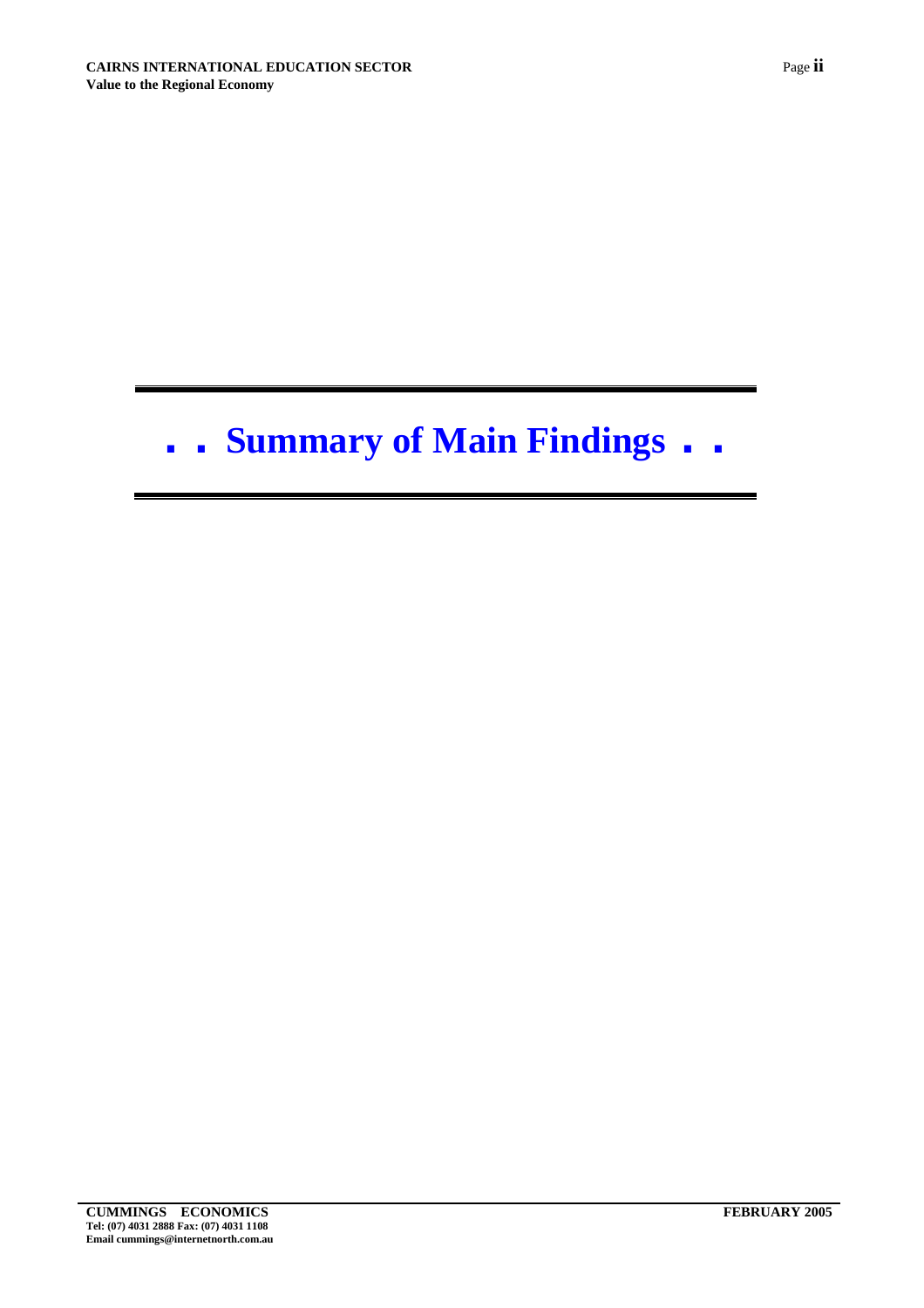#### **GENERAL**

(1) The research was based on a survey of international education providers in relation to the year ending September 2004 and follows a similar survey for the year 1999.

The figures in this report are estimates based on information available to us as a result of the surveys and other inquiries

It should be noted that international student visitors referred to in this report includes not just those on a student visa, but a substantial proportion on tourism, working holiday and other visas.

#### **PROVIDERS' SURVEY**

- (2) There were some 17 different providers identified in the Cairns region delivering international education services at 44 campus locations in the sectors of school, vocational training, university, English language and study tours. Vocational/university sectors are grouped together in reporting.
- (3) An estimated total of about 14,700 student visitors were attracted to the region in 2003/04 (Sep), accounting for an estimated 400,000 student visitor days.

|                       | <b>Student Visitor</b><br><b>Number</b> |      | <b>Student Visitor</b><br><b>Days</b> |      |  |
|-----------------------|-----------------------------------------|------|---------------------------------------|------|--|
|                       | No.                                     | %    | No.                                   | %    |  |
| <b>Schools</b>        | 150                                     | 1%   | 39,000                                | 10%  |  |
| Vocational/University | 370                                     | 3%   | 57,000                                | 14%  |  |
| English Language      | 5.000                                   | 34%  | 223,000                               | 55%  |  |
| <b>Study Tours</b>    | 9,170                                   | 62%  | 83,000                                | 21%  |  |
| Total                 | 14.690                                  | 100% | 402.000                               | 100% |  |

While schools and vocational/university sectors accounted for only 4% of student visitor numbers, they accounted for 24% of student visitor days. The short stay study tours that accounted for 62% of numbers accounted for only 21% of student visitor days.

(4) Students were reported from 26 different countries with Japan, Other Asia, Europe and the USA providing the greatest number.

|                            | Japan | $\gamma$ 'Asia | <b>urope</b> | US/Can | <b>Sth</b><br>Amer |
|----------------------------|-------|----------------|--------------|--------|--------------------|
| Student<br>1999<br>Numbers | 57%   | 4%             | 14%          | 14%    | 2%                 |

(5) Student days were up about 65% on the 1999 survey.

#### **CHANGE IN ESTIMATED STUDENT DAYS BY SECTOR**

|                       | <b>Estimated</b><br>1999 | <b>Estimated</b><br>2003/04 (Sep) | (% Change)              |
|-----------------------|--------------------------|-----------------------------------|-------------------------|
| <b>Schools</b>        | 39,000                   | 39,000                            | (No Significant Change) |
| Vocational/University | 25,000                   | 57,000                            | $(+125%)$               |
| English Language      | 132,000                  | 223,000                           | $(+70%)$                |
| Study Tours           | 46,000                   | 83,000                            | (+80%)                  |
| <b>Total</b>          | 242.000                  | 402,000                           | (+65%)                  |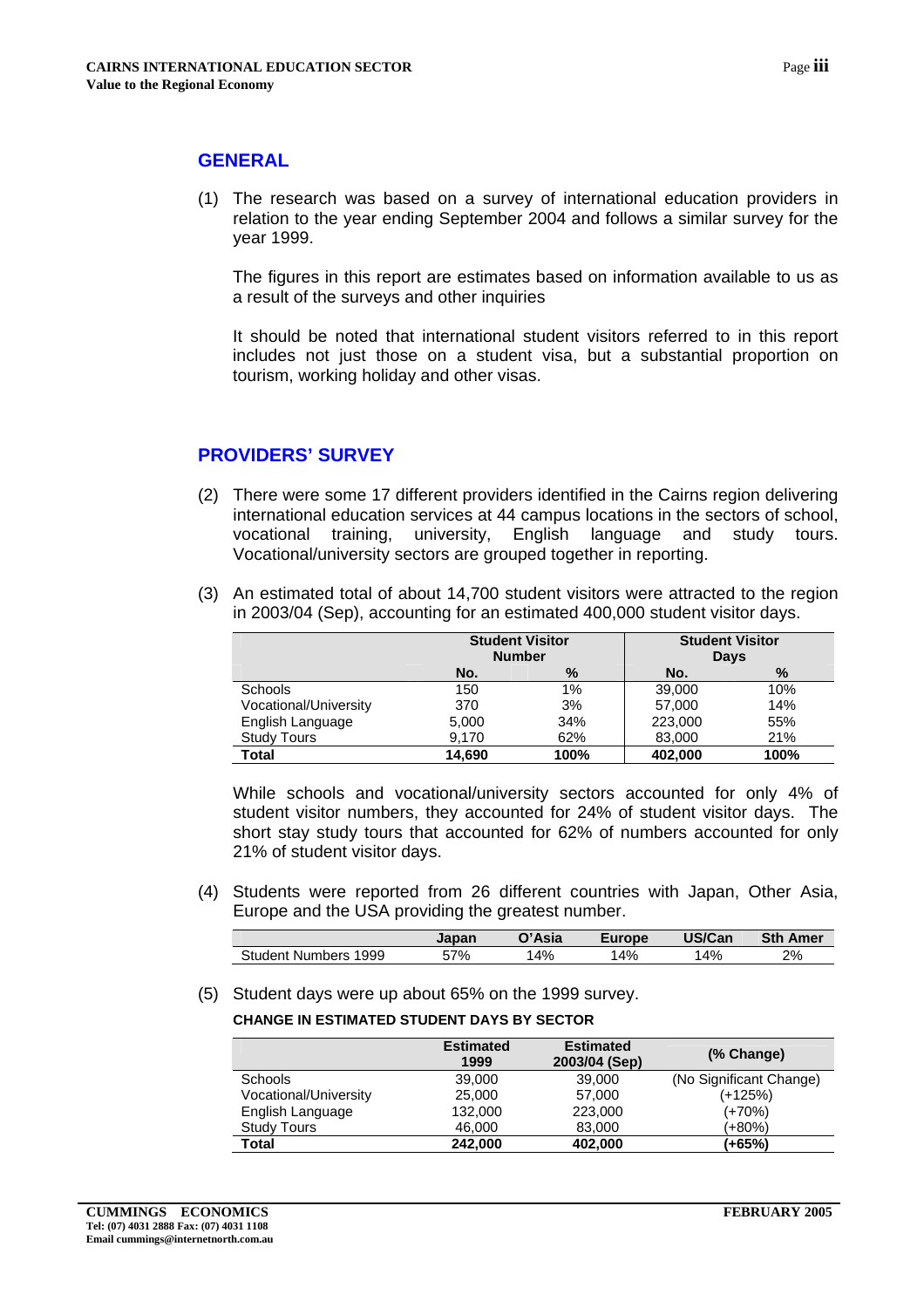Vocational/university student visitor days more than doubled from a low base. Estimated visitor days for study groups were up strongly along with the English language sector. Overall, there was little change evident in the school sector, although some providers, especially state schools, were up strongly, others had changed policy to limit the proportion of international students.

- (6) Average daily international student visitor population was estimated at about 1,100, but fluctuating down to about 450 in January and up to about 1,600 in August.
- (7) The majority of international student visitors were recruited overseas. An estimated 11% entered on student visas with the others mainly on working holiday and tourism visas.
- (8) Estimated expenditure by international student visitors during courses was as follows.

|               | \$m    |
|---------------|--------|
| Fees          | \$17 m |
| Accommodation | \$12 m |
| Tours         | \$4m   |
| Other         | \$9m   |
| <b>Total</b>  | \$42 m |

- (9) Apart from spending during their courses, international student visitors will spend time in Cairns before and after their course. Student visitors pre and post stay expenditure was estimated at about \$7m.
- (10) Parents/friends etc. can also visit the region to set up student visitors, graduations and the like, and expenditure generation was estimated at about \$2m.
- (11) Airfare expenditure associated with international student visitors and visiting parents/friends etc. was estimated at about \$22m, of which \$4m was estimated to accrue to the region.
- (12) International students visiting Cairns will also often visit other parts of Australia and generate expenditure in Australia outside the region and this was estimated at \$16m.
- (13) Estimated investment in education facilities related to international student visitors is about \$20m, building space occupied about 10,000 sq m and direct equivalent full time employment generated about 200.
- (14) Accommodation demand for international students while on courses was about 400,000 visitor nights.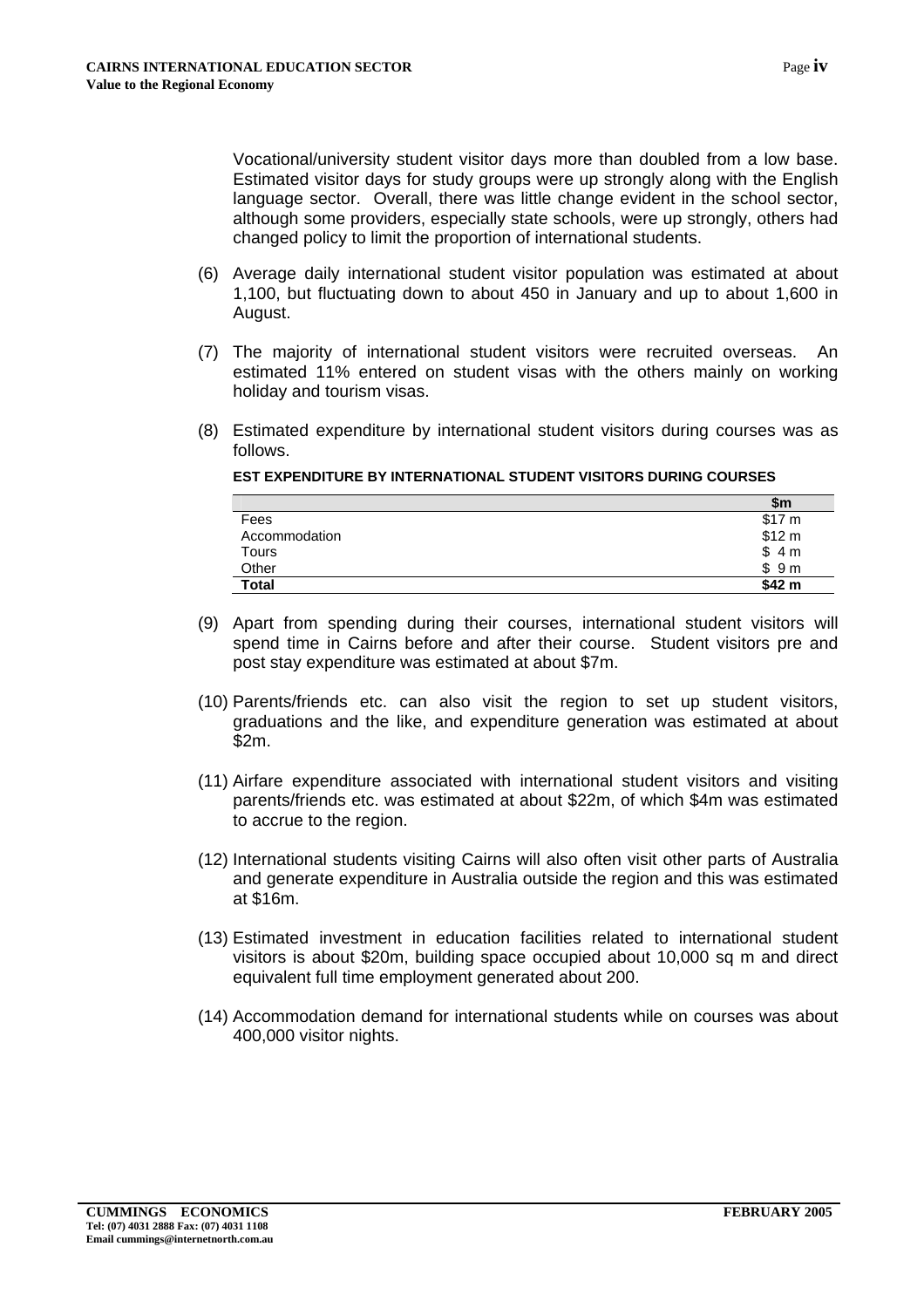#### **ANALYSIS**

#### (15) Total expenditure generated was estimated at about \$90m composed of:

#### **TOTAL ESTIMATED EXPENDITURE BY INTERNATIONAL STUDENT VISITORS**

| \$m               |
|-------------------|
| \$28 m            |
| \$14 m            |
| \$7m              |
| \$2m              |
| \$19 <sub>m</sub> |
| \$3m              |
| \$16 <sub>m</sub> |
| \$90 <sub>m</sub> |
|                   |

(16) It was estimated that the \$90m was spent as follows:

#### **SUMMARY OF ESTIMATED EXPENDITURE BY INTERNATIONAL STUDENT VISITORS – WHERE FLOWS TO**

|                                          | <b>Within the</b><br><b>Region</b> | <b>Outside the</b><br><b>Region</b> | <b>Total</b>      |
|------------------------------------------|------------------------------------|-------------------------------------|-------------------|
| <b>Education Operations</b>              | \$13 m                             | \$5 m                               | \$18 <sub>m</sub> |
| Accom, Tours, Food & Bev, Entertainment, |                                    | \$38 m<br>\$34 m                    | \$72 m            |
| Shopping & Airport & Travel Expenses     |                                    |                                     |                   |
| Total                                    | \$51 m                             | \$39 m                              | \$90 m            |

It can be seen that about \$18m of the \$90m accrued to the education providers, with \$72m going to activities generally regarded as being in the tourism and travel field - \$38m accruing to local accommodation, tour, entertainment, shopping and travel activities and \$34m accruing to the rest of Australia and overseas.

- (17) Expenditure in the region is estimated at about \$50m which was up on the 1999 estimate of about \$30m.
- (18) Comparison with national figures indicates that the region's penetration of the international student market (not including study tours) is probably above most non-metropolitan regions of Australia. In the English language sector however, the region's penetration of the international student market seems to be well above national averages. International earnings by local schools appear to be a little above the national average. Although it has grown strongly, international earnings of the international vocational/university sector seems to be well below national averages. However, over the next ten years, it is this sector that is projected to produce the greatest growth.
- (19) Over the next ten years, it is estimated that international student visitor numbers in the region will increase to about 34,000 a year and that the region's international education earnings will rise from about \$50m to about \$140m, making it one of the region's important foreign exchange earners.